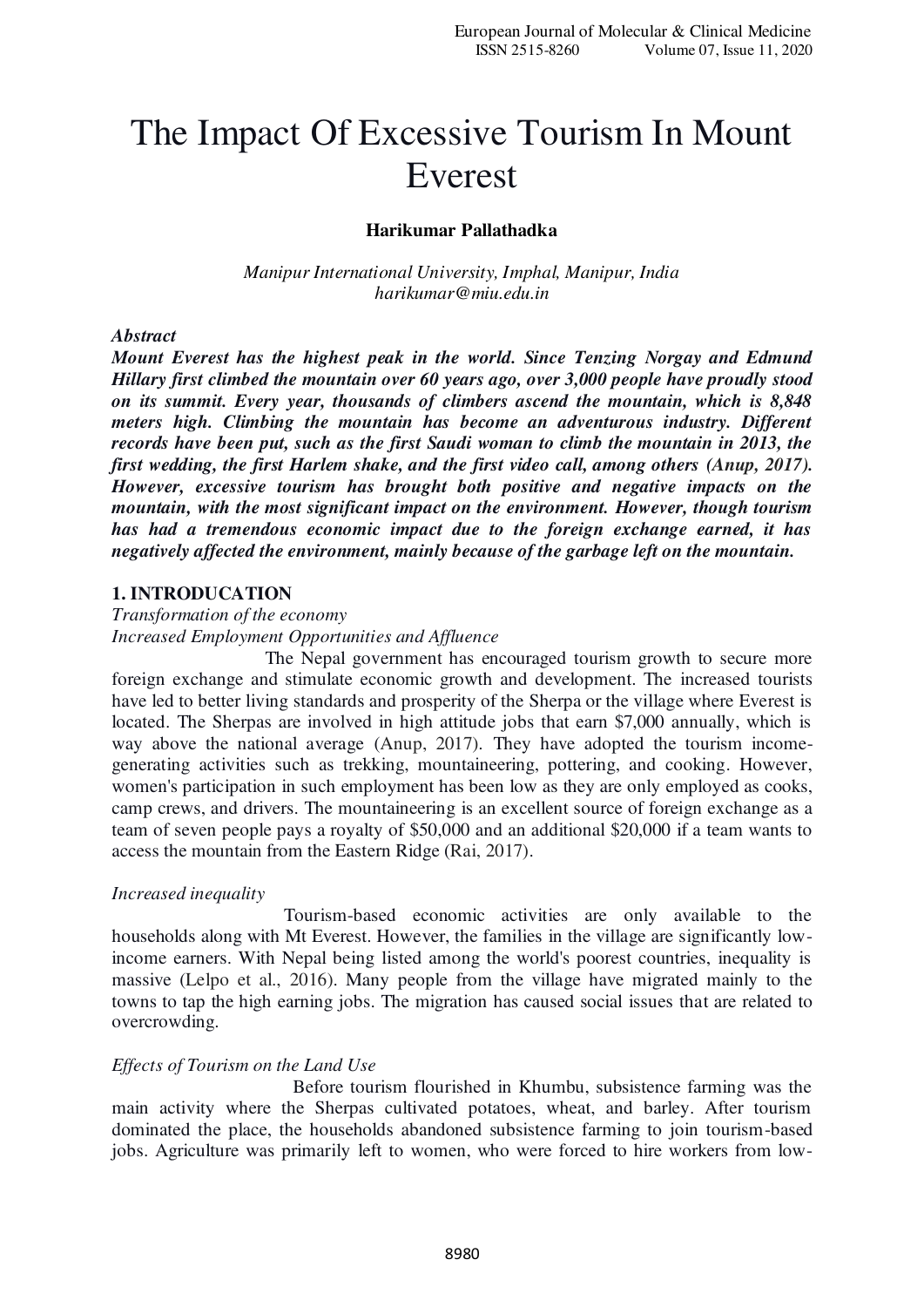lying areas to fill the void left by men (Nepal, 2016). Food for tourists was mainly brought from the low attitude region.

 Tourism has also affected pastoralism in the area. Initially, people kept female Yak called Nak for dairy products, manure, and dried dung to prepare fuel. With tourism, the Sherpas mainly kept Using Zipkin, a cross-breed of yak and Tibetan bull. The shift to UrangZopkio is because many mountaineers and trekkers use them to transport tourists stuff (Lelpo et al., 2016). The increased UrangZopkio has led to intensified grazing that has reduced forest vegetation and increased soil erosion.

# *Deforestation*

 Increased tourism has increased demand for firewood as it is the primary fuel energy source used in campfires, cooking, and heating. Thus, the thinning of trees has been very high in Khumbu, and some people have consistently violated government regulations to protect the forests. Additionally, the government has banned firewood use by tourists, trekkers, and mountaineers and has instead advised using kerosene stoves (In, 2001). Cutting trees for construction purposes has also been restricted. However, excessive tourists have reduced the government's ability to monitor compliance, and locals continue to sell firewood to tourists for a profit.

### *The Garbage Problem*

 According to Nepalese authorities, the number of tourists in Sagarmatha Nation Park, where Mt. Everest is located, has tripled for the last twenty years. The increasing number of tourists has brought a large amount of rubbish left behind the mountain. Lelpo et al. (2016) noted that Mount Everest's debris mainly includes climbing gears, beer cans, oxygen cylinders, steel food containers, food wrappers, whisky bottles, dead bodies, and plastic cans, among others. The biggest problem with this waste is that it does not biodegrade because of the mountain's frigid temperatures (Stevens, 1991). The other problem is that when the waste is burnt, it releases a toxic chemical into the air, and when buried, it contaminates the underground water (Aubriot, 2019).

 According to estimates, about 50 tonnes of garbage has been dumped on Mount Everest in the last sixty years. The mountain has been nicknamed 'the world's highest garbage dump' (Fletcher et al., 2017). The garbage has been left mainly by inexperienced, unprepared, and unprofessional climbers who want to save energy so that they can reach the summit and return alive. Some climbers like Reinhold Messner have proposed closure of access to the mountain for some years to clear the mess and allow the region to recover.

# *Attempt To Correct the Garbage Problem*

 The Nepal tourism ministry has made several legislations that ensure that the mountain climbers do not leave their garbage on the mountain. One such progressive regulation was developed in the year 2013, where every climber going beyond the base camp was required to come back with not less than 17.6 pounds or 8 kilograms of personal waste, which was to be handed over to officials stationed at the various locations (Nepal, 2016). The eight-kilogram waste was reached out as the government estimates that an exhausted climber discards as such (Fletcher et al. 2017). The directive was to ensure that no new garbage was to be left on the mountain.

 The new garbage rule was a good idea, but it lacked clear instructions. First, it was not clear at which point the garbage should be brought back. There was also no proper documentation showing which camp brought down its waste and weighted how much. Additionally, the tourism ministry was to take legal action against any climber who does not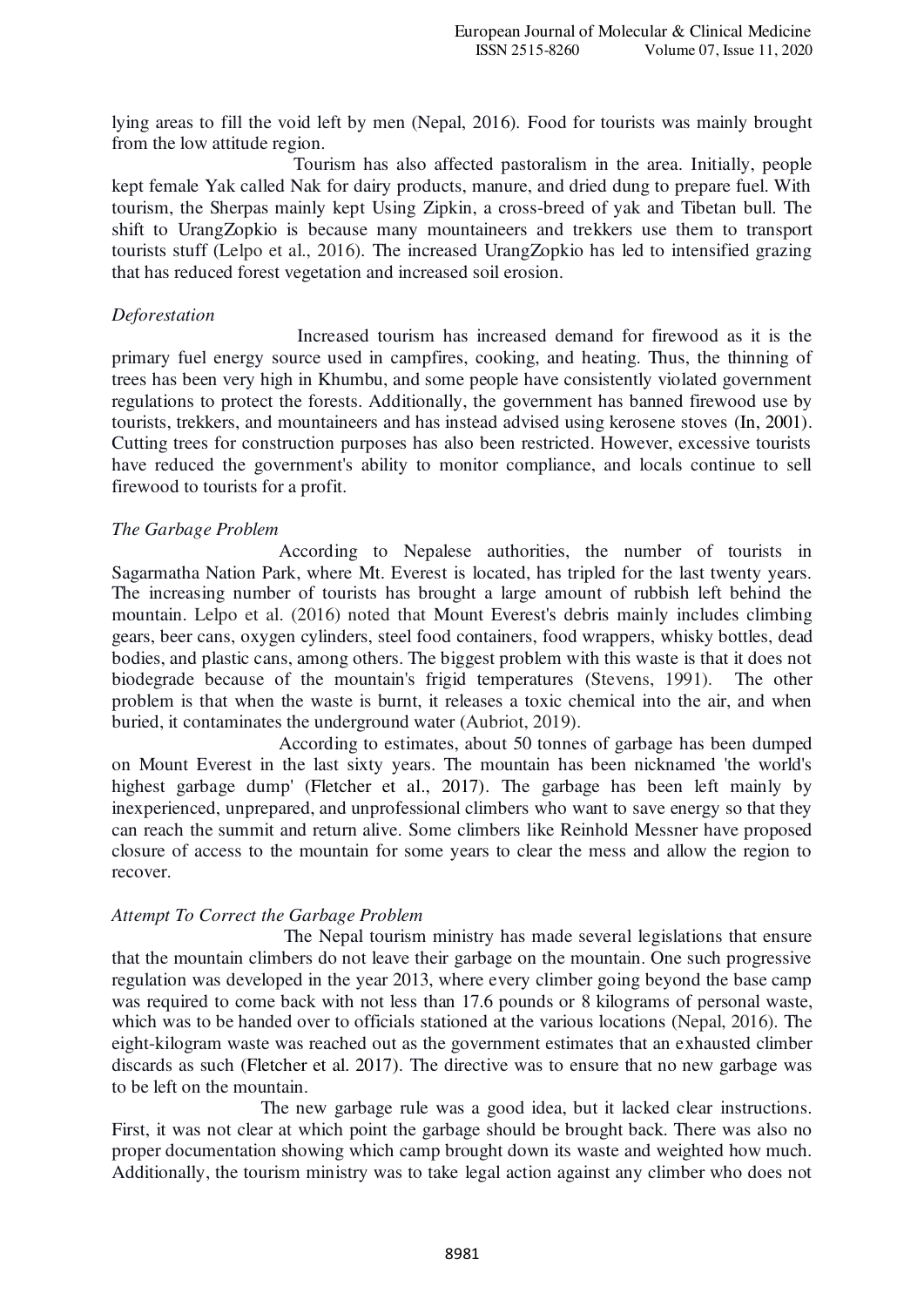bring their trash, but the legal action was not explicit. The ministry's control was that every camp had to leave a deposit of \$4000 or 2900 euros to be refunded after proving that no garbage has been left in the mountain (Dang, 2003). Otherwise, the implementation of the garbage rule has been complex.

 The garbage rule is a good concept, but its enforcement is difficult. For example, it means the authorities have to measure everyone's garbage after they descend the mountain. However, if a person's waste has not reached eight kilograms, it is unclear whether they should collect other rubbish to gain the required weight. Besides, if a person struggles to come down alive, he might not think of carrying the garbage rather than saving his or her own life (Dang, 2003). It is not human to take legal action against a person whose garbage collection would have caused an injury.

 Many rules have not been implemented to avoid the reduction of tourists in the area. Surprisingly, the Nepalese tourism ministry has reduced fees to attract more climbers. Plans have also been in place to fix additional ropes and ladders to reduce congestion at the mountain bottleneck areas, such as the Hillary Step (Stevens, 2003). The government is indifferent about reducing the number of tourists because its economy is highly dependent on tourism (Stevens, 1993). For instance, Nepal earns over \$3.3 million each year as climbing fees. The mountain climbers also create employment opportunities for thousands of hotel owners and trekking guides who entirely depend on the tourists to earn a living. Since Nepal was ranked among the world's poorest countries, tourism is an important economic activity to boost the livelihoods of its citizens.

# **2. CONCLUSION**

To correct the environmental problem that has been experienced in Mount Everest, it has to take the combined efforts of the mountain climbers, the local people, and the Nepal government. The mountaineers should take it as a personal responsibility to bring down the waste they carry to the mountain. The locals should help clean the garbage by having publicized clean-up expeditions, while the government should develop rules and regulations to prevent further dumping. The policies should be implemented even if it means a reduction of tourists so that the government can spare the natural site for future generations. However, it should ensure that all the garbage currently in place is collected.

# **REFERENCES**

- [1]. Anup, K. C. (2017). Climate change and its impact on tourism in Nepal. *Journal of Tourism and Hospitality Education*, *7*, 25-43.
- **[2].** Aubriot, O., Faulon, M., Sacareau, I., Puschiasis, O., Jacquemet, E., Smadja, J., & Muller, A. (2019). Reconfiguration of the Water–Energy–Food Nexus in the Everest Tourist Region of Solukhumbu, Nepal. *Mountain Research and Development*, *39*(1).
- [3]. Dang, H. (2003). *Himalayan environment: Issues and concerns of conservation and development*. Delhi: Indian Publ.
- [4]. Fletcher, J., Fyall, A., Gilbert, D., &Wanhill, S. (2017). *Tourism: Principles and practice*. Harlow, United Kingdom: Pearson.
- [5]. Ielpo, P., Fermo, P., Comite, V., Mastroianni, D., Viviano, G., Salerno, F., & Tartari, G. (2016). Chemical characterization of biomass fuel particulate deposits and ashes in households of Mt. Everest region (NEPAL). *Science of the Total Environment*, *573*, 751-759.
- [6]. In Harrison, D. (2001). *Tourism and the less developed world: Issues and case studies*. Wallingford, Oxon: CABI Pub.
- [7]. Nepal, S. K. (2016). 27 Tourism and Change in Nepal's Mt Everest Region. *Mountain tourism: Experiences, communities, environments and sustainable futures*, *270*.